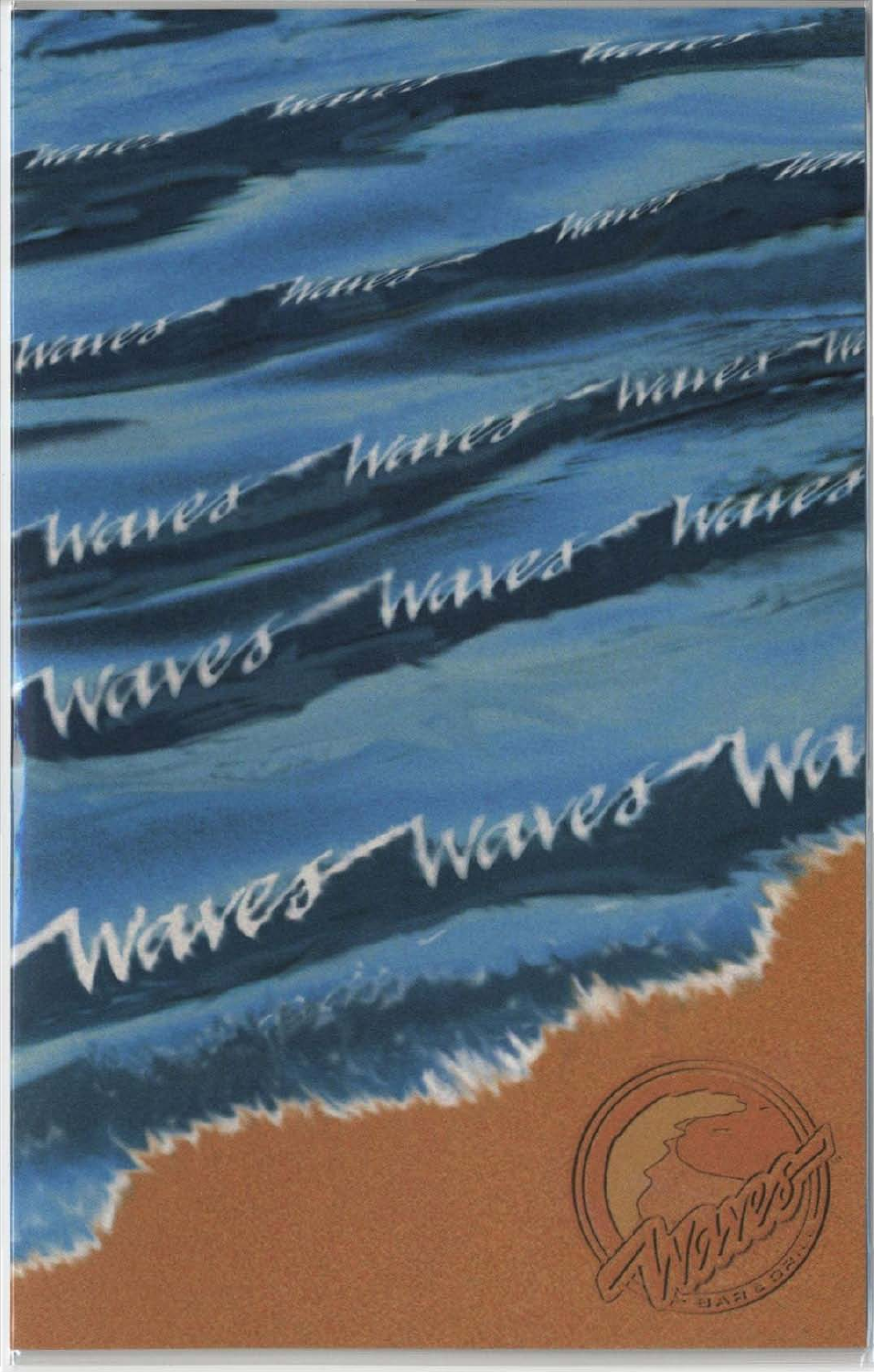### **APPETIZERS**

platter size appetizers are enough to share!

GRILLED CHICKEN QUESADILLA 4.50 Hot and Smoky, Served with Guacamole, Salsa and Sour Cream

PACIFIC RIM FLAUTAS 4.50 A Delightful Blend of East Meets Southwest! Served with Zesty Santa Fe Sauce

**TEXAS JALAPEÑO POPPERS** 4.95 Stuffed with Three Cheeses, Tequila-Battered and Served with Sweet Chili Dipping Jam PLATTER 7.95

SOUTHERN-FRIED CHICKEN CRISPS 4.95 With Honey-Mustard and Barbecue Sauces PLATTER 7.95

**BUFFALO-STYLE CHICKEN WINGS 4.95** Spicy, with Blue Cheese Dip and Celery Sticks PLATTER 6.50

#### **BAJA NACHOS 4.95** Crisp Tortilla Chips, Refried Beans, Spicy Chili, Melted Cheddar, Tomato Salsa, Sour Cream and Jalapeño

**FRIED ZUCCHINI STICKS 3.95** Served with Creamy Horseradish Sauce PLATTER 6.95

**BARBECUED BABY BACK RIBS 6.95 Basted in Smoky Barbecue Sauce** 

**HEARTY BEAN CHILI 3.50** With Sour Cream, Cheddar Cheese and **Tortilla Chips** 

THE "ORIGINAL" NEW ENGLAND **CLAM CHOWDER** 2.95

#### SALANS

CAESAR SALAD 3.25 With Creamy Caesar Dressing topped with grilled chicken 7.75 topped with grilled shrimp 9.75

**GRILLED PACIFIC TUNA SALAD 7.95** With Tender String Beans, Roma Tomatoes, Black Olives, Red Bliss Potatoes and Romaine. Tossed in a Light Herb Vinaigrette

**Contractions** 

Well-  $y_{01}$  approximately: 522 calories, 83 mg cholesterol,<br>17 g fal. 55 g protein, 602 mg sodium

FRIED FAJITA SALAD 6.50 Fresh Greens Tossed with Marinated Sauteed Chicken, Jalapeño-Jack Cheese, Sweet Peppers and Fried Tortilla Strips in a Tangy Southwestern Dressing. Topped with a Texas Popper

# Pizza-Hut. PIZZA

freshiv baked here in our kitchen

PERSONAL PAN PIZZA 7.95 Choice of Cheese or Pepperoni. Served with Caesar Salad or Seasonal Soup

MEAT LOVER'S<sup>®</sup> small 8.50 medium 10.50 **Hearty Combination of Six Delicious Meats:** Pepperoni, Beef Topping, Pork Topping, Italian Sausage, Ham and Bacon

SUPREME small 8.50 medium 10.50 Delicious Combination of Six Tasty Toppings: Pepperoni, Beef Topping, Pork Topping, Mushrooms, Onions and Green Peppers

PEPPERONI LOVER'S\* small 8.50 medium 10.50 Layered with an Extra Portion of Pepperoni plus Extra Cheese for More than One Pepperoni in **Every Bite!** 

A the

#### **BURGER &** SANDWICHES

**WAVES TURKEY TORTILLA 6.50** Turkey, Mozzarella, Muenster, Tomato, Onion Sprouts, Romaine and Zesty French Dressing Rolled Together in a Lightly Grilled Flour Tortilla. Served with Potato Chips

**GRILLED CHICKEN BREAST ON BASIL FOCCACIA 6.95** Pesto Mayonnaise, Tomato and Mozzarella, Served with Mega Crunch French Fries™

THE CLASSIC AMERICAN CLUB 5.95 Triple-Decker with Turkey, Tomato, Bacon, Lettuce and Mayonnaise, Served with Potato Chips

THE DOUBLE BURGER 6.95 Double Burgers, Double Cheese and Double Bacon! Served with Mega Crunch French Fries™

**NEW ENGLAND LOBSTER ROLL 9.95** Lightly Seasoned Lobster Salad Stuffed into a Soft Roll, Served with Potato Chips

### ENTREES

POLLO, PESTO AND PENNE 8.95 Grilled Chicken, Penne Pasta, Fresh Roma Tomatoes and Pine Nuts Tossed in a Hearty **Pesto Sauce** 

**BARBECUED RIBS AND** SOUTHERN-FRIED CHICKEN CRISPS 11.95 Served with Cole Slaw, Honey Mustard, Barbecue Sauce and Mega Crunch French Fries™

ROTISSERIE-STYLE CHICKEN 9.95 Herb-Roasted Half Chicken Served with Mashed Potatoes and Seasonal Vegetables

**BARBECUED BABY BACK RIBS 13.95** Cooked Tender, Served with Cole Slaw and Mega Crunch French Fries™

GRILLED SWORDFISH 10.95 Served with Seasonal Vegetables and **Mashed Potatoes** 

#### **DESSERTS** big enough to share

**WARM APPLE CRISP** 2.95 With Oatmeal Crumb Topping and Vanilla Ice Cream

**FUDGY BROWNIE AND CREAM 3.25** Vanilla Ice Cream Piled High on a Rich Brownie Covered with Hot Fudge. Topped off with Freshly Whipped Cream

**OLD-FASHIONED ICE CREAM SUNDAE 2.95** Hot Fudge, Butterscotch or Strawberry Sauce over Vanilla, Chocolate or Chocolate Chip Ice Cream

CHOCOLATE FUDGE LAYER CAKE 2.95 With a Kiss of Vanilla Ice Cream

# **BEVERAGES**

 $G<sup>T</sup>$ <sup>"</sup> "Bean ♦